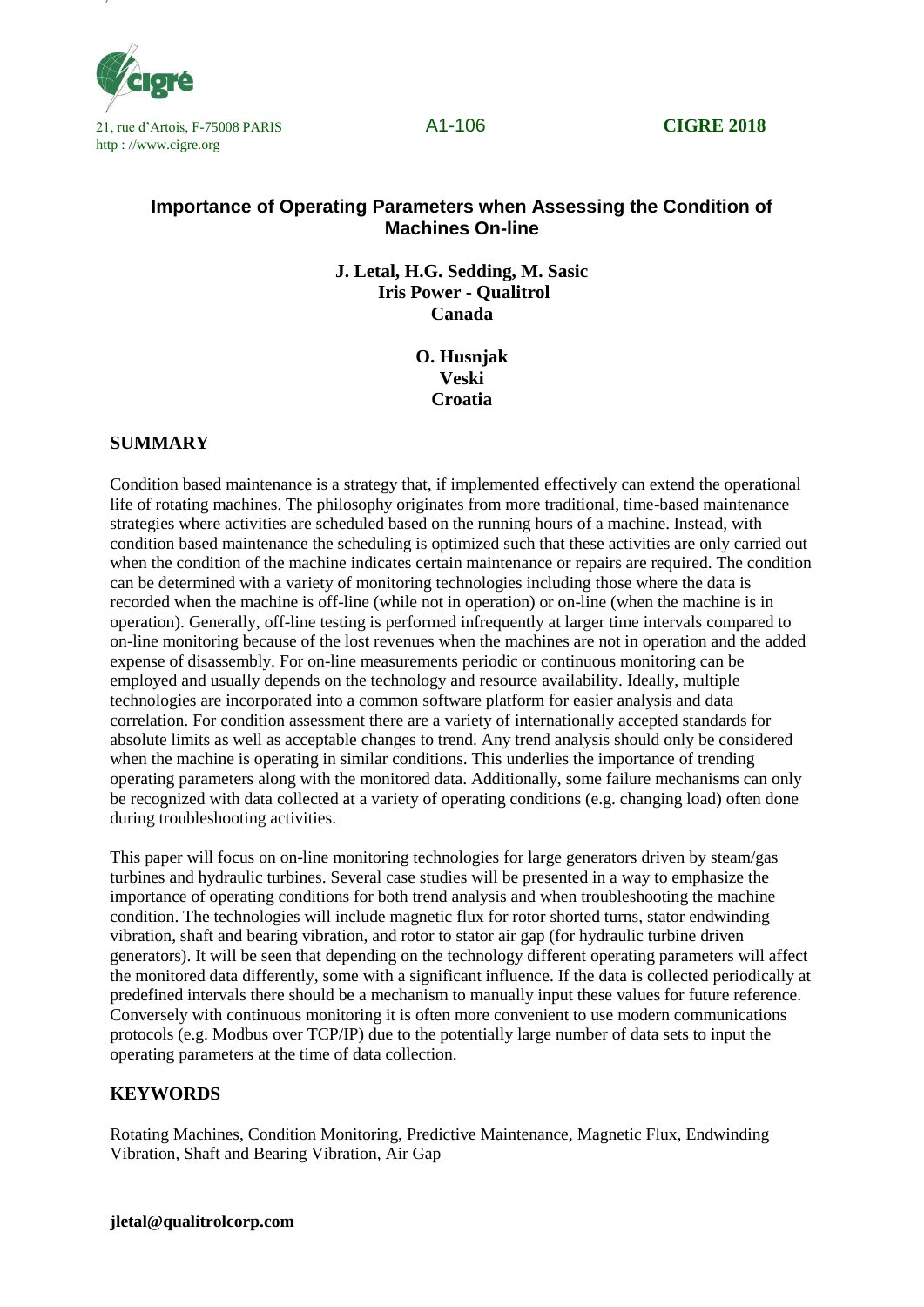### **INTRODUCTION**

The life of a rotating machine follows a bathtub curve such that deterioration leading to failure is more likely during the initial stages of operation during a running-in period or much later in time when the machine starts to wear out. Consequently, there are several maintenance strategies for rotating equipment that can be employed [1-3]:

- 1. Breakdown maintenance where the machine is run to failure.
- 2. Periodic maintenance where at specific time intervals (e.g. hours of operation) routine maintenance and checks are performed.
- 3. Condition based maintenance where the maintenance of a machine is determined by the changing condition of the machine during it's normal operating period.

Depending on the situation there are advantages and disadvantages to each strategy. If the machine is low cost and there is no risk of consequential damage to other machines or processes as well as no safety concerns then a breakdown maintenance strategy can effectively be employed. Based on past experience it was eventually found that the normal operating period of the bathtub curve can be extended if certain maintenance activities are performed at specific intervals. Shutting down the machine not only results in lost production, but puts the machine at risk by introducing human error during machine disassembly/reassembly especially if the maintenance is not required at that time. This eventually led to trying to understand the conditions of the machine that are changing prior to failure. A major benefit of monitoring the condition of the machine to effectively plan maintenance periods is that the onset of faults can be identified which can significantly reduce the cost of repair with fewer catastrophic failures, the better utilization of maintenance activities, and the elimination of unnecessary periodic maintenance. It is for these reasons that condition based maintenance is being utilized on high value rotating machines. [1-3]

Condition based maintenance strategies require insight to the condition of the machine. This is accomplished through the installation of sensors to monitor various parameters related to the deterioration of the rotating machine. Depending on the parameter being monitored and the rate of deterioration the test period may be periodic or continuous [1-2]. For slower developing fault conditions, periodic testing can be performed with the machine on-line during normal operation and off-line when the machine is shut down and at a standstill. The major benefits of testing the condition of the machine on-line is that there is no interruption to production and that the test conditions are under normal operating stresses. This offers valuable insight to the condition of the machine which can be trended. These trends should only be compared at similar operating parameters to identify change related to the condition of the machine and not a change to the way the machine is being operated.

In the case of fault conditions that are fast developing or in situations where the machine is at the later stages of wearing out, there are advantages to continuously monitoring the condition on-line to prevent catastrophic failure. Continuous monitoring requires the sensors to be permanently installed and connected to a data acquisition unit. Signal processing algorithms can extract summary numbers so change can be identified in real time. Modern monitoring systems have established communication protocols that can transfer a large quantity of summary numbers using Modbus over TCP/IP that were previously limited for economic and infrastructure reasons, for example one 4-20mA analog signal per summary number.

There seems to be an increasing trend in leading edge monitoring systems that are utilizing the availability of internet connected devices to transfer and store data. The adoption of Industrial Internet of Things, or IIoT continues to rise, but there are difficulties that need to be overcome before this technology can begin to be widely accepted [4]. The main challenge is that installation and maintenance cycles in power plants are on a relatively much larger cycle (in years or decades) than the information technology required to support IIoT that seem to be constantly changing with software and hardware upgrades. As well, monitoring systems generally being used in power plants are purposefully designed to not be capable of data transfer data outside of the power plant network as there is often a major concern in data security [4]. If these obstacles can be overcome there is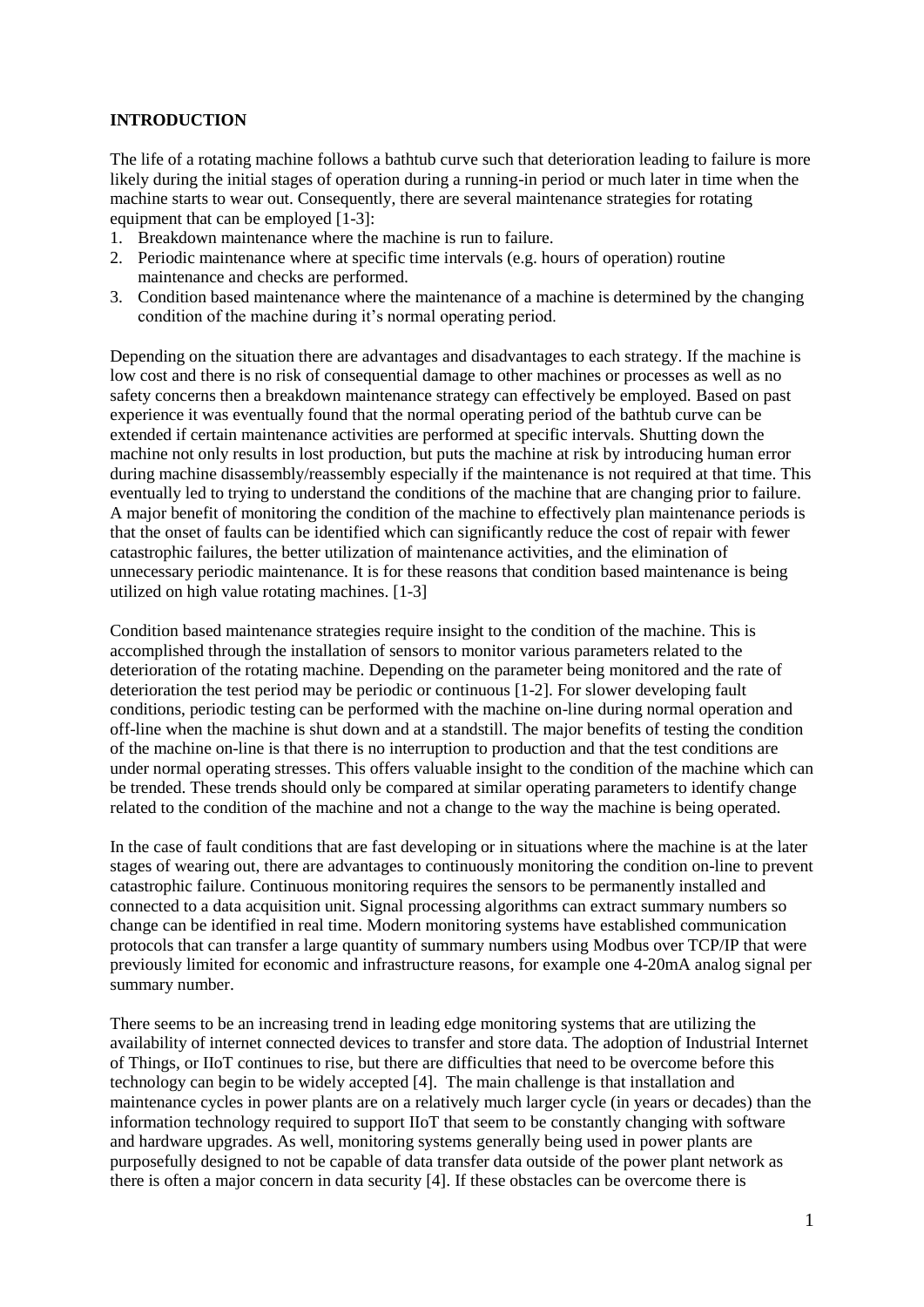significant potential with incorporating IIoT technologies in condition monitoring of rotating machines from a data management and diagnostics point of view.

## **ON-LINE CONDITION MONITORING TECHNOLOGIES**

Machines can wear out in a variety of ways and depending on the failure mechanism different conditions of the machine will change representing this degrading condition. As a result, to employ a comprehensive condition based maintenance program a variety of monitoring technologies need to be considered. Depending on the most likely failure mechanism for a particular machine there are several to choose from. For high valued gas/steam turbine driven generators and hydraulic turbine driven generators these can include, among others, several of the following technologies.

### *Rotor Flux*

The integrity of rotor winding turn insulation can be assessed with rotor flux monitoring. Problems with rotors result from exposure of winding copper and insulation to high centrifugal loads and thermal expansion forces, leading to breaks in the winding insulation and to copper cracking and contamination. A magnetic flux sensor installed on a stator tooth in the air gap is sensitive to radial flux density as the rotor passes by the probe. Shorted rotor winding turns results in reduced slot leakage flux and is an indication of insulation failure in the rotor winding.

In conventional flux monitoring, distortion of the radial flux signal is minimal where the air gap flux density curve crosses through zero which is a function of generator load. Because of this, it is required to take multiple readings at various generator load points for maximum sensitivity to shorted turns, but recently it has been demonstrated that accurate detection of rotor winding shorted turns can be obtained with a reduced need to vary the load on the generator with suitable instrumentation and algorithms [5]. Alternatively, smart triggers can be used to automatically capture the flux information during normally occurring load variations. IEEE 1129 [6] further discusses the instrumentation to effectively monitor rotor magnetic flux.

# *Endwinding Vibration*

Stator endwinding vibration has become an important parameter to monitor as copper inside the winding can fatigue and eventually open under load. The failure mechanism is common on large air cooled 2-pole turbo generators since the endwindings, or the section of the winding that extends beyond the core can be quite long due to design constraints. The cantilever effect of this overhang will vibrate due to operational forces between the top and bottom bars of the winding related to the current as well as the interaction between the rotor and the stator at twice line frequency (100/120 Hz) [2, 7]. The vibration levels will be amplified if a natural frequency of the support structure is close to this forcing frequency resulting in resonance. This can be the case on machines built since the year 2000 as there seemed to have been a trend to reduce the endwinding support stiffness, probably to reduce manufacturing cost in the competitive air cooled turbo generator market. This reduction in stiffness has led to more machines with insufficient support of the endwindings causing them to vibrate at much higher amplitudes than normal and leading to a reduced normal lifetime of the machine. A recent insurance study has shown that over a 10 year period in the early 2000s approximately 5% of claims could have been prevented with endwinding vibration monitoring, but what was most concerning was the extent of damage due to this failure process in that roughly 50% of the dollars paid per claim was associated with endwinding vibration [8].

Off-line testing to assess the condition of endwindings includes a bump test which is an attempt to identify the natural frequencies of the support system. These are related to stiffness and mass of the structure and as the stiffness decreases (with age) so do the natural frequencies. It is important to consider that increasing the temperature of the winding will also change the stiffness of the endwindings since the test is done at much lower temperatures than during machine operation [7, 9]. It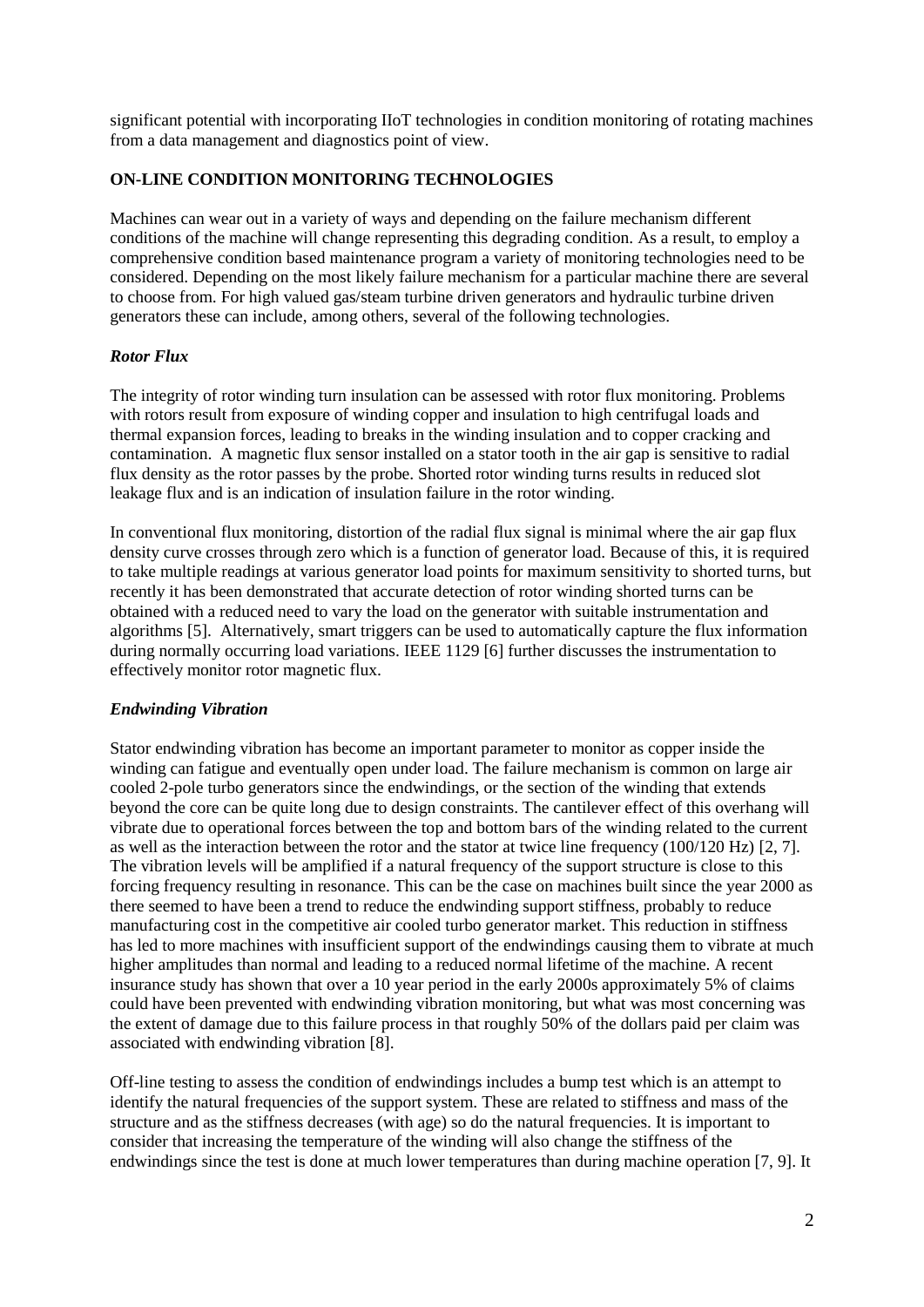is for these reasons that IEEE 1665 [10] emphasizes a band of frequencies around twice line frequency for acceptance criteria of endwinding bump test data.

On-line monitoring of endwinding vibration is much more effective because it is a direct measure of how much the windings are vibrating during operation. Unfortunately, there is little guidance into how much vibration is tolerable, but IEEE 1129 does offer some based on historical levels of 2-pole 60 Hz generators in North America, indicating that less than 125 microns peak-to-peak are considered adequate while 250 microns peak-to-peak is cause for concern [6]. Of more importance would be the trend. A significant increase over a short period of time would be more concerning than a relatively high vibration amplitude that is not changing. IEC 60034-32 [11] offers some guidance indicating that an increase of more than 25% in the displacement under the same operating conditions is considered significant. This lends itself to continuous monitoring of the endwinding vibration levels with operating conditions.

### *Shaft and Bearing Vibration*

Vibration monitoring with sensors installed on the bearing housings and shaft journals will monitor the forces generated from a rotating machine. These forces cause vibration and may change in direction with time, change in amplitude with time, result in friction between rotating and stationary components, cause impacts, or cause randomly generated vibration. The vibration amplitudes are proportional to dynamic forces meaning that increased forces will reduce the normal operating period of the machine. In general, problems that cause high vibration amplitudes are rotor unbalance, shaft misalignment, looseness, bearing wear/misalignment, rubbing, and electrical problems. On high value machines or those critical to the process, vibration monitoring is often part of the protection system since high vibration should automatically trip and shut down the machine to prevent catastrophic failure. [3]

Acceptable vibration amplitudes, both on the bearing and shaft journals are very well defined both in terms of absolute criteria and tolerable change in ISO 10816 (for bearing) [12] and 7919 (for shaft journals) [13]. Each series of standard has a part 1 general requirements and subsequent parts for machine type. There is a significant amount of work to combine these standards into a new ISO 20816 [14] series for evaluation of both bearing and shaft journal vibration in the same document.

#### *Air Gap*

A convenient extension to shaft and bearing vibration on hydraulic driven turbine generators is to monitor the air gap between the generator stator and rotor, especially since the stator and rotor can become quite flexible due to centrifugal forces, thermal effects, magnetic forces, and mechanical systems failure. Several sensors (at least 4) should be installed equidistant around the stator bore such that the rotor shape can be accurately calculated and the stator shape can be interpolated between the sensors. In general, the larger the stator the more sensors are required for these calculations.

IEEE 1129 [6] introduces this technology for salient pole machines, but to date there is very little guidance for acceptable minimum air gaps and rotor/stator circularity other than erection tolerances [15] and OEM (both of machines and monitoring systems) experience. An effort is being made in a recent working draft standard of IEC 60034-33 [16] to provide air gap and geometry tolerances during operation.

### **CASE STUDIES**

A challenge for an effective condition based maintenance strategy is to combine all the information from a variety technologies of different failure mechanisms that are wearing the machine at different rates to make a maintenance decision that is effective. The following case studies will show how one or more of these technologies can be used to identify a degrading machine condition. It will be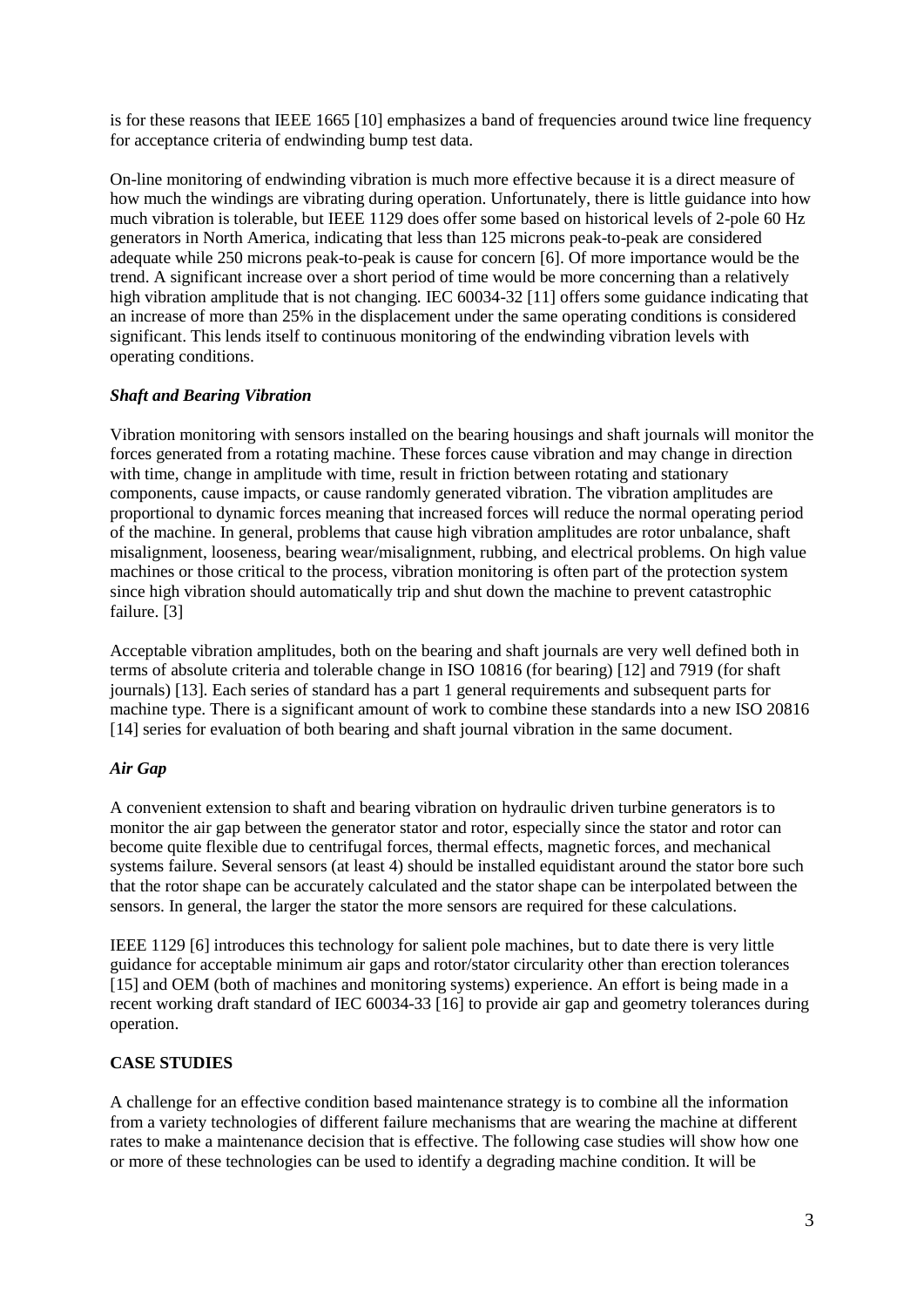apparent that the operating parameters are paramount in assessing change to the condition of the machine.

#### *Endwinding Vibration Correlation with Stator Core Temperature*

An interesting endwinding vibrational behaviour was identified on a hydro pump-generating unit (155 MVA), in which three endwinding accelerometers were mounted on the stator endwindings mutually at 120° (sensors marked with EV1-EV3). Figure 1 shows trends of vibrational velocities (mm/s) on all three measurement positions in generating mode for 5 hours in duration and, immediately after that, in pump mode for 7 hours in duration. During operation, the endwindings are subjected to the force proportional to the product of currents through neighbouring windings. If the frequency of the current is 50 Hz, this means that the force frequency between endwindings is 100 Hz. An amplitude of 125 microns peak-peak at 100 Hz is equivalent to 27.7 mm/s rms.

The upper diagram on Figure 1 shows vibration trends of all three measurement positions (EV1 in red, EV2 in blue, and EV3 in green) at the 10x harmonic of rotational frequency which is 100 Hz in steady state operation in generator mode. The lower diagram shows: rotational speed (red), active power (blue), generator stator current – phase R (green) and stator core temperature (magenta). Besides the expected change in vibration amplitudes when the regime changes causing the generator stator current to change which changes the amplitudes of forces between the windings there were three rather large, additional changes to the endwinding vibration amplitudes. Those were the rather fast change in EV1 from 20 mm/s to 5 mm/s immediately after the generator start mode and the abrupt change in EV2 and EV3 vibrations on unit run-down. The EV1 vibration reduction from 20 to 5 mm/s occurred at constant generator current, that is, at constant force between end-windings. The only significant variable that changed was a rapid increase in the stator core temperature.



Bottom Plot: Rotational Speed (red), Active Power (blue), Stator Current (green), Stator Core Temperature (magenta)

Such sudden changes in the vibration amplitudes in steady state conditions (unchanged voltage and current) were a consequence of changes in the stiffness of the endwinding support structure when the core was experiencing thermal dilatation during the warm-up process. Figure 2 shows trends of the vibrational velocity at EV1 during pump start when the core was relatively cold  $(45^{\circ}C -$  top plot) and again when it was warmed up ( $65^{\circ}$ C – bottom plot). The pump start was conducted as a motor with constant stator current of 0.3 kA and uniformly changing frequency from 0 to 52.5 Hz. At that frequency (5x harmonic of rotational frequency) the unit runs at 630 rpm and the frequency of the force between windings is 105 Hz.

For rotational speed between 300 and 630 rpm there were many endwinding resonant frequencies. In the cold condition (top plot) there was a prominent resonant frequency near 600 rpm which was the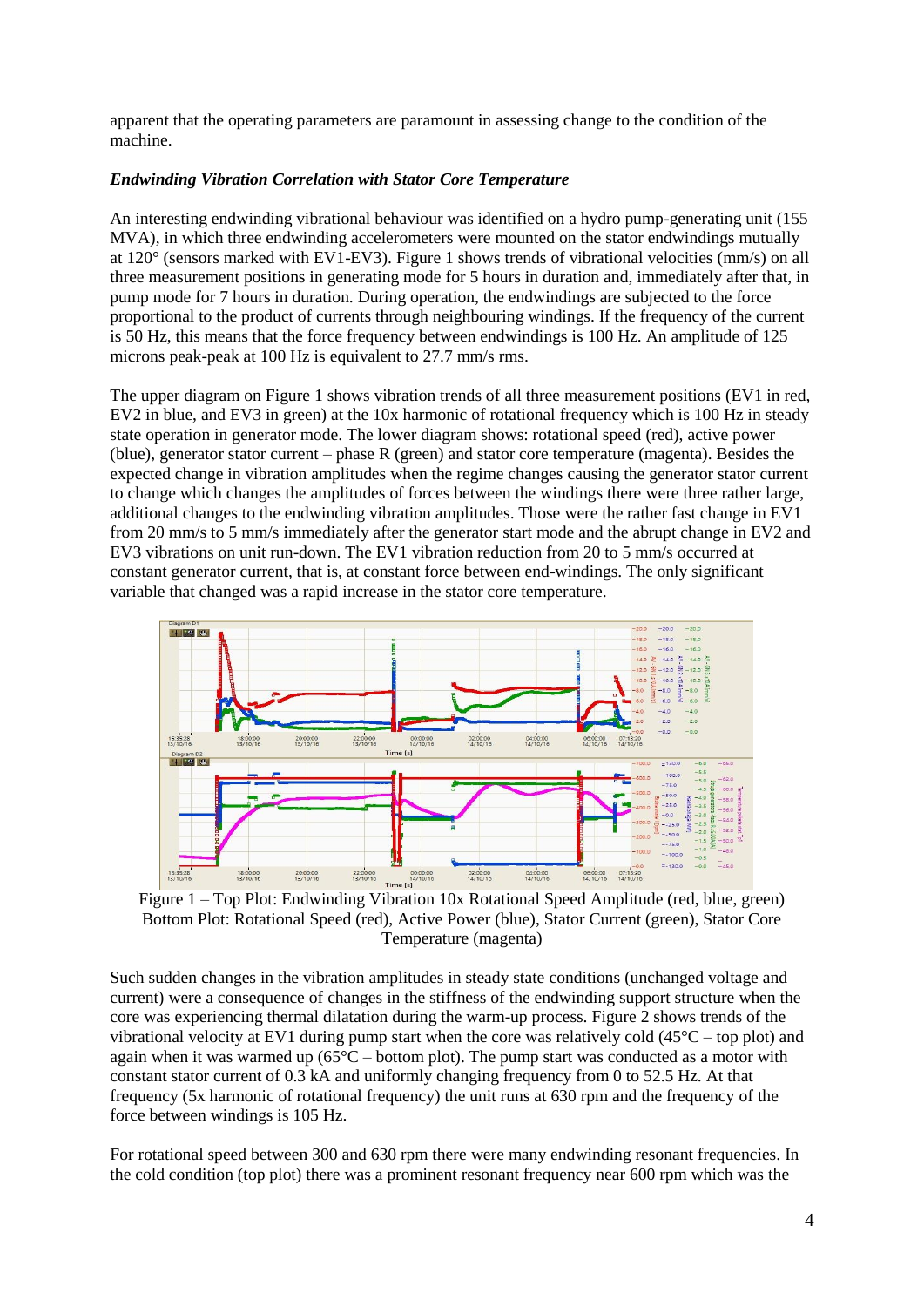main contributor to the relatively high vibration amplitudes at EV1 when the unit starts from a cold state. In the warm condition (bottom plot) this resonant frequency moved to higher frequencies due to thermally induced changes in stiffness and consequently the vibrations reduced rapidly when the core temperature increased.

The diagrams in Figure 2 show that for rotational speeds above 300 rpm (forces between windings with frequencies above 50 Hz) there were several resonant frequencies whose values change with stator core temperatures. This resulted in relatively large vibrations when the unit runs down and when the electrical braking system was applied.



Figure 3 shows endwinding vibration amplitudes at all three positions (top plot) during a unit coast down. The bottom plot shows the phase R current and magnetic field. The electrical braking is automatically turned on at 450 rpm increasing the generator current to 5.5 kA and magnetic field to 0.18T.



Figure 3 – Top Plot: Endwinding Vibration 10x Amplitude (red, blue, green) versus Rotational Speed Bottom Plot: Stator Current 5x Amplitude (red) and Magnetic Flux (blue) versus Rotational Speed

With this vibration amplitude correlation to operating conditions it was recommended to turn on electrical braking at lower speeds, e.g. 250 – 300 rpm to avoid resonant frequency vibrations on coastdown which can occur multiple times a day during pumping operation. This effort will help to extend the normal operating period of the generator.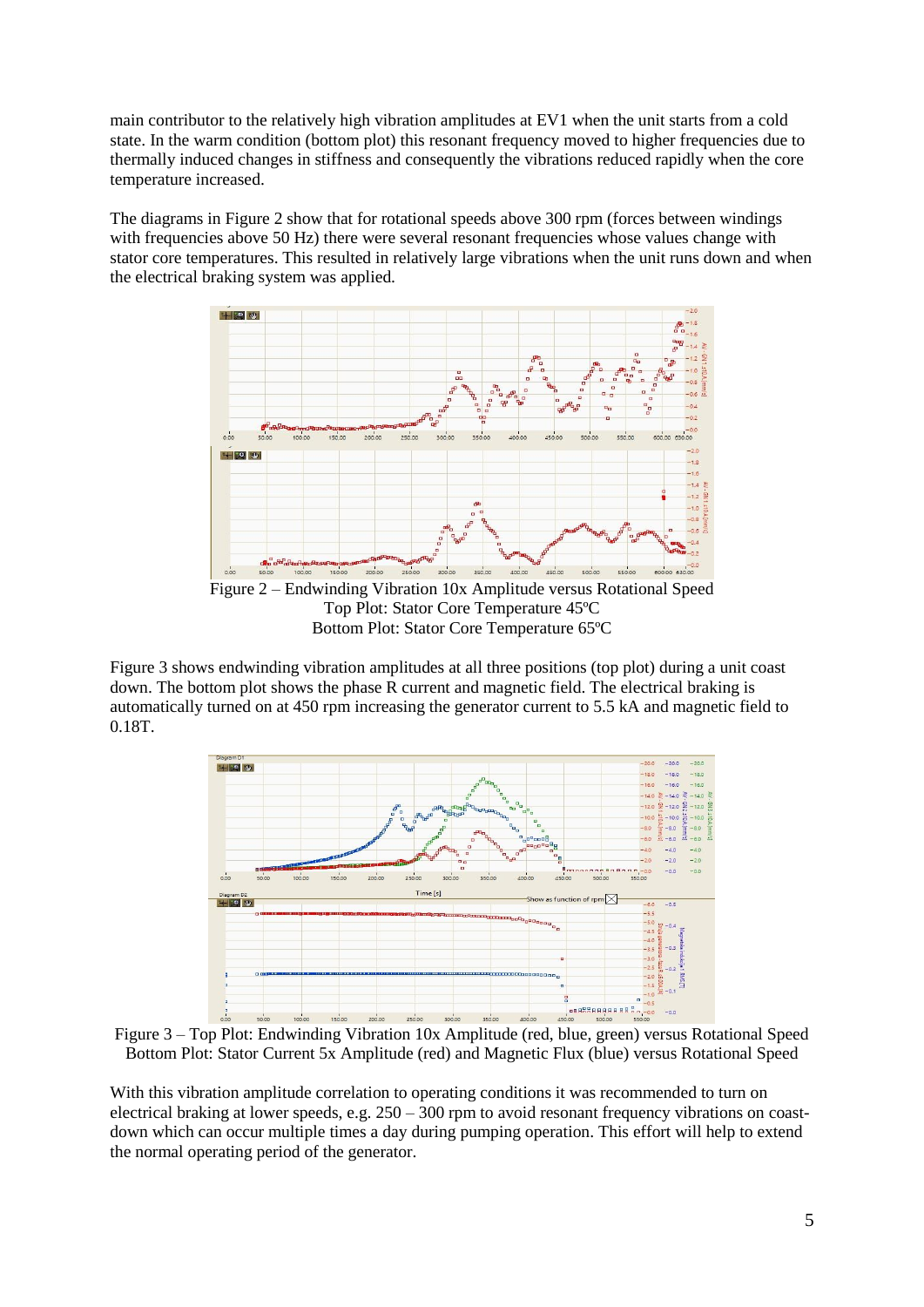### *Air Gap Changes with Speed and Comparison with a Similar Unit*

Air Gap data was recorded during coast downs of 2 similar hydro generators (158 MVA). The difference between the maximum and minimum air gap should not change during speed changes if the rotor is extending / shrinking uniformly due to the changing centrifugal and magnetic forces (no loose rim sections or similar). This ideal condition can be seen during the Unit A coast down, maximum (green) and minimum (red) in Figure 4. The vibration was extracted from the signals so only the changes in rotor shape can be observed. The values for each pole were obtained so the minimum, average, and maximum trended values can be obtained for each air gap sensor. These values for one sensor are displayed in Figure 4.



Figure 4 - Unit A Coast Down Top Plot: Air Gap Minimum (red), Air Gap Average (blue), Air Gap (green) Bottom Plot: Rotational Speed

Comparing this to a coast down recorded on Unit B in Figure 5 it can be seen that the difference between the maximum and minmum air gap is changing with speed indicating that the geometry of the rotor is changing.



Figure 5 - Unit B Coast Down Top Plot: Air Gap Minimum (red), Air Gap Average (blue), Air Gap (green) Bottom Plot: Rotational Speed

Further evidence of rotor rim deformation can be seen when displaying the rotor shape calculated by simultaneously recording air gap data from 4 air gap sensors installed 90º apart. Figure 6 compares the rotor shape at different speeds/centrifugal forces. If the geometry of the rotor is good, the shape should be circular because centrifugal forces are radially equal.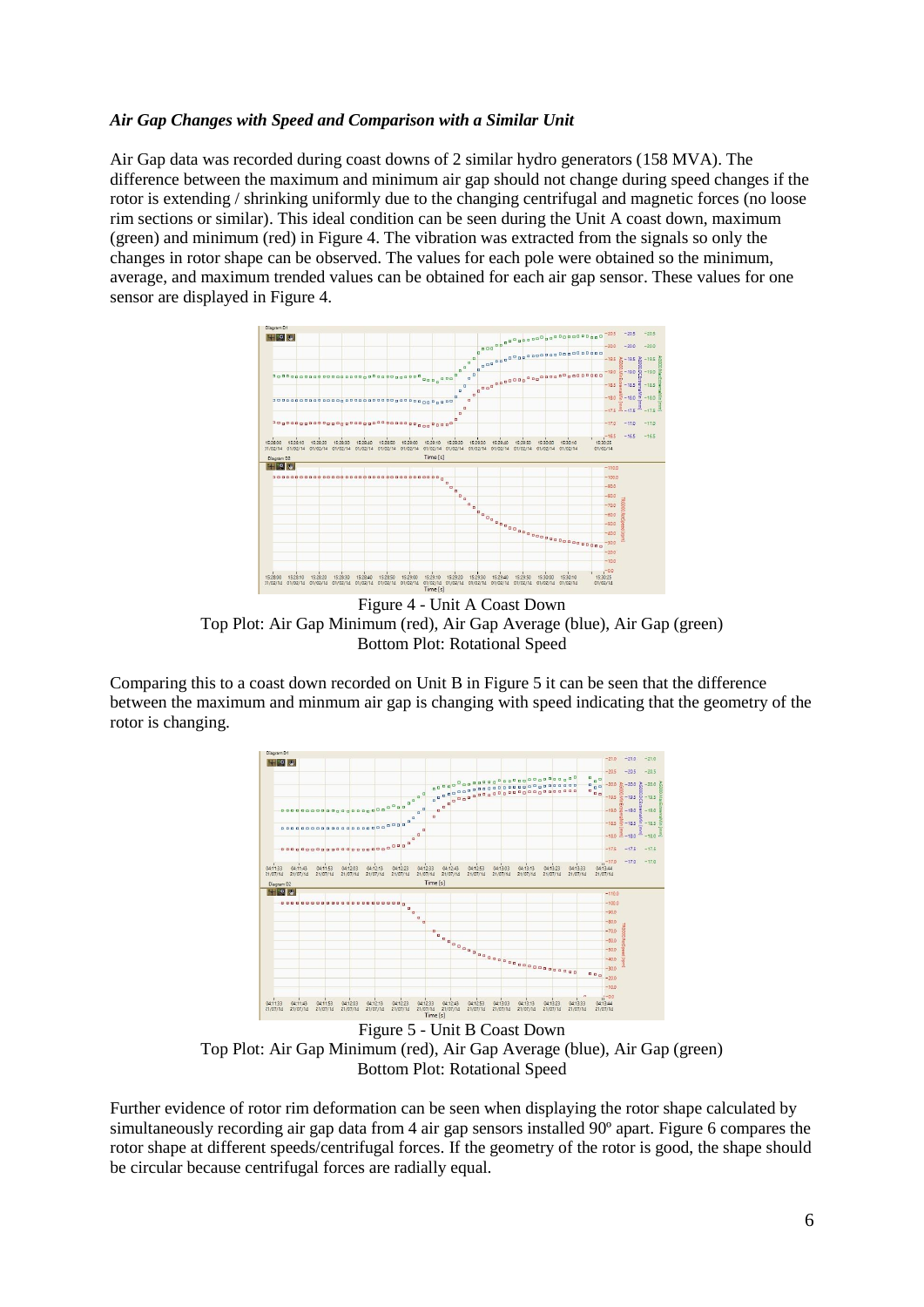

Left side: 60 rpm Right side: 100 rpm

This oval shape at higher speeds/centrifugal forces on Unit B was the result of uneven stiffness in two directions and likely due to the loss of a significant portion of the shrink fit. The ability to record this information during coast downs and comparing with similar machines is valuable when planning maintenance activities.

### *Increasing 1x Vibration with Load*

Shaft and bearing vibration measurements were performed on a newly refurbished hydraulic driven turbine generator unit (333 rpm, 144 MW, 160 MVA) using a portable vibration system. Vibration measurements were recorded in the following operating regimes:

- 1. run-up to nominal speed followed by automatic excitation (field flash)
- 2. excitation turned off and rotation on nominal rotational speed in mechanical rotation (free run) for about 10 minutes
- 3. excitation turned on and rotation without load for about 10 minutes
- 4. synchronization and load increase to 25 MW; rotation for about 10 minutes
- 5. load increase to 50 MW; rotation for about 10 minutes
- 6. load increase to 75 MW; rotation for about 10 minutes
- 7. load increase to 100 MW; rotation for about 10 minutes
- 8. load increase to 120 MW; rotation for about 10 minutes
- 9. load increase to 144 MW; rotation for about 10 minutes
- 10. load decrease to 120 MW; rotation for about 5.5 hours on constant load (120 MW)
- 11. load decrease and excitation turned off;
- 12. overspeed to 485 rpm and free run-down (without braking)

Figure 7 shows amplitude trends of the first harmonic of the rotational speed for shaft relative vibrations through these operating regimes.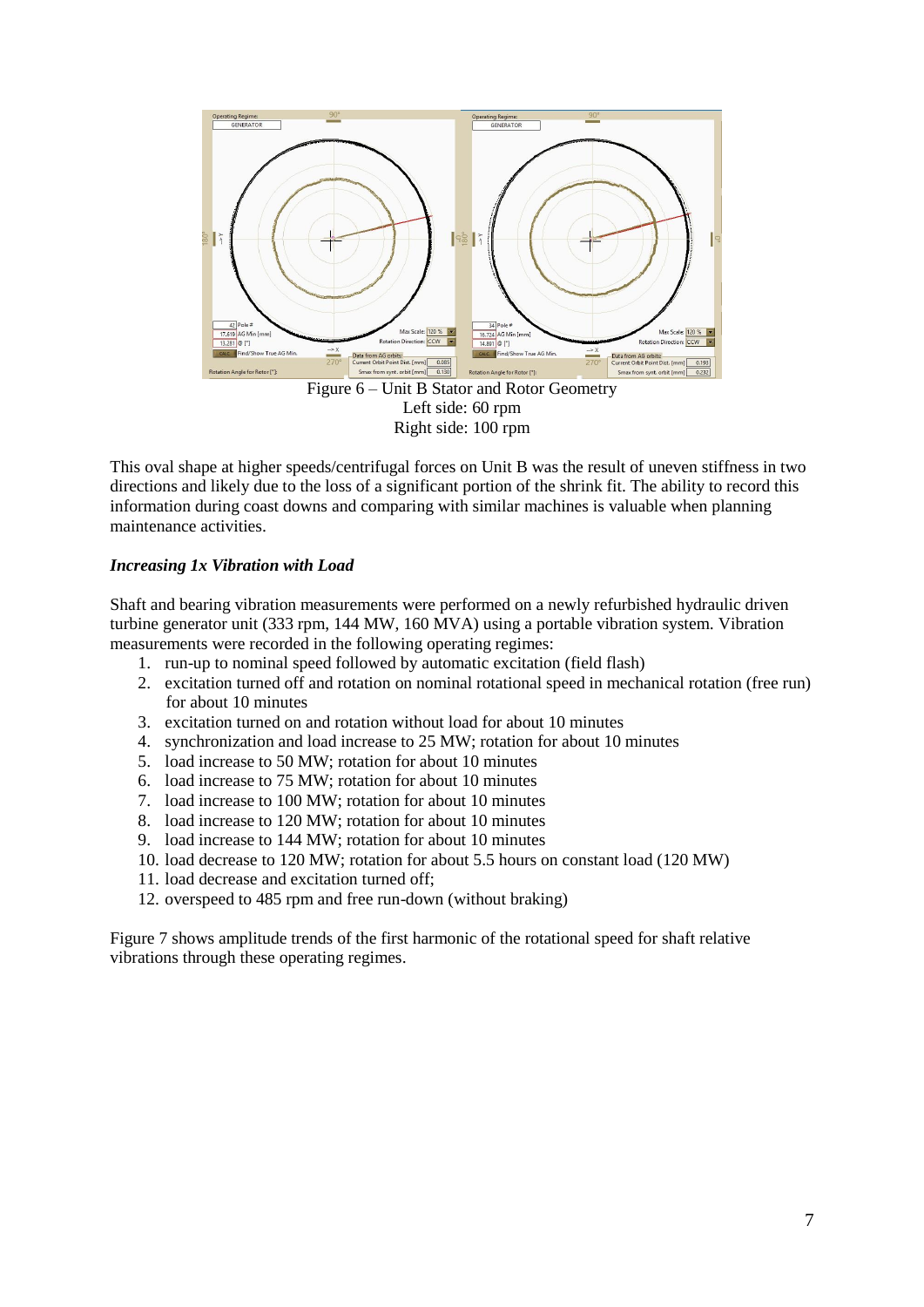

Figure 7 – Trends 1x Rotational Speed of Shaft Relative Vibration on Upper Guide Bearing (black), Lower Guide Bearing (red), Turbine Guide Bearing (green) Amplitude and Phase

The relative vibration amplitudes at 1x at the turbine and lower guide bearings depended significantly on load while not as significantly at the upper guide bearing. The peak amplitude increased from  $\sim 50$  $\mu$ m in mechanical rotation (nominal speed) to ~175  $\mu$ m at 144 MW load. There was practically no influence on the turbine guide bearing vibrations when the excitation was turned on. The TGB phases changed very little during the load increase. The maximum change from the mechanical rotation to maximum load was  $\sim 10^{-15}$ °. Since the first harmonic vibration amplitude was changing and there were almost no changes in the vibration phases it can be concluded that the forces on the turbine rotor changed significantly during the load increase and that these forces changed in the same direction during the whole process.

On the lower guide bearing the vibrations changed significantly when the excitation was turned on. The vibration amplitudes decreased upon load increase. In mechanical rotation, the amplitudes were  $\sim$ 50 µm, on excitation  $\sim$ 100 µm and on maximum load they were very small values (below 25 µm). The phases changed sharply when the excitation was turned on  $(\sim 70^{\circ}$  when compared to the mechanical rotation) and changed very little during the load increase. The maximum change from rotation with excitation to maximum load was  $\sim 10{\text -}15^{\circ}$  ( $\sim 10^{\circ}$  in the X, and  $\sim 15^{\circ}$  in the Y direction). From the significant changes in peak amplitudes on load increase, it can be concluded that at the lower guide bearing the forces changed significantly with load, but that the direction of the force was practically the same in all working regimes.

On the upper guide bearing the situation was the opposite. Peak vibration amplitudes were practically unchanged during the experiment (around  $\sim 50 \mu m$ ) but the phases changed significantly – from rotation with excitation (no load) to maximum load by  $\sim$ 70 $^{\circ}$ . So, in order to draw an adequate conclusion about the machine behaviour, one should always check amplitudes and phases as this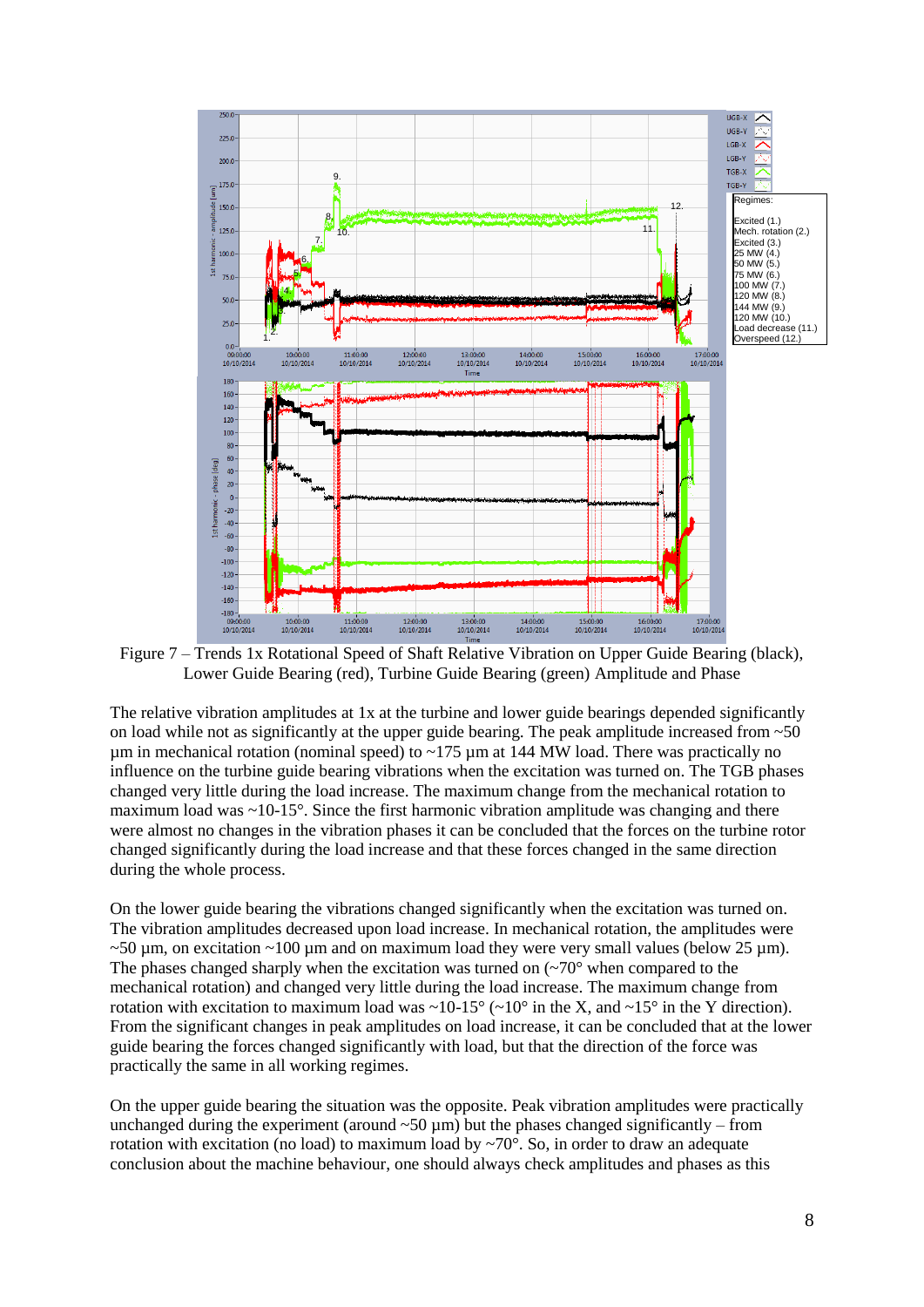example shows that the invariance of amplitudes does not necessarily mean that the forces acting on the bearings do not change.

Due to the increasing vibrations with load, the load limit was set to 120 MW since there is a high risk of bearing damage (bearing segments and seals etc). At 120 MW, vibration peak amplitudes reached  $\sim$ 170 µm. Due to these vibrations the oil film thickness between the shaft and bearing segments was reduced to such a value that threatened the dynamic stability of the unit. The vibration response of another unit of the same design was much lower, further indicating that there was an issue, particularly at the turbine guide bearing. The turbine rotor was asymmetrical possibly due to:

- blade manufacturing faults (geometry) that is, blade curvature for one (or more) blades
- position faults (welding) for one (or more) blades

#### **CONCLUSION**

Condition monitoring has been effectively employed in condition based maintenance strategies to assist with planning and scheduling maintenance activities. Maintenance and repair costs are generally less if degrading machine conditions are identified and corrected earlier. Ideal monitoring systems employ a common hardware and software platform to combine multiple technologies. This allows for the ability to identify many different degrading condition and can also increase confidence in the decision if multiple technologies are indicating the same condition. A challenge as these monitoring systems continue to evolve is keeping up with the rapidly changing Information Technology infrastructure. Conversely the potential in this ever-evolving infrastructure is very appealing from a data management and diagnostic point of view. Regardless, these systems must also contextualize the trend data with the operating conditions of the machine. In some cases, this correlation helps to troubleshoot specific machine conditions that limit the normal operating period as well as identify whether an increasing, long term trend is related to a changing machine condition or the way the machine is operating.

#### **BIBLIOGRAPHY**

- [1] P. Tavner, L. Ran, J. Penman, H. Sedding, *Condition Monitoring of Rotating Electrical Machines*, London, United Kingdom: The Institution of Engineering and Technology, 2008.
- [2] G.C. Stone, I. Culbert, E. A. Boulter and H. Dhirani, *Electrical Insulation for Rotating Machines*, 2nd ed. Hoboken, NY, USA: Wiley-IEEE Press, 2014.
- [3] S.S. Rao, *Mechanical Vibrations*, 5th ed. Upper Saddle River, NJ, USA: Prentice Hall, 2011.
- [4] B. Hougland, "The State of IIoT in 2017," *Design Engineering*, vol. 63, no. 5, pp. 34-36, October 2017.
- [5] M. Sasic, B. Lloyd, A. Elez, *Finite Element Analysis of Turbine Generator Rotor Winding Shorted Turns*, IEEE Transactions on Energy Conversion Vol. 27, No. 4, December 2012.
- [6] *IEEE Guide for Online Monitoring of Large Synchronous Generators (10 MVA and Above)*, IEEE Standard 1129, 2012.
- [7] H.O. Ponce, B. Gott and G. Stone, "Generator Stator Endwinding Vibration Guide: Tutorial," EPRI, Palo Alto, CA, USA, Report 1021774, 2011.
- [8] S. Purushothaman, "Optimum Condition Monitoring Based on Loss Data History", presented at EPRI On-Line Monitoring Workshop, Chicago, IL, USA, 2013.
- [9] M. Sasic, H. Jiang and G. C. Stone, "Requirements for fiber optic sensors for stator endwinding vibration monitoring," *2012 IEEE International Conference on Condition Monitoring and Diagnosis*, Bali, 2012, pp. 118-121.
- [10] *IEEE Guide for the Rewind of Synchronous Generators, 50 Hz and 60 Hz, Rated 1 MVA and Above*, IEEE Standard 1665, 2009.
- [11] *Measurement of stator end-winding vibration at form-wound windings, IEC TS 60034-32, 2016.*
- [12] *Mechanical vibration – Evaluation of machine vibration by measurements on non-rotating parts – Part 5: Machine sets in hydraulic power generating and pumping plants*, ISO 10816-5, 2000.